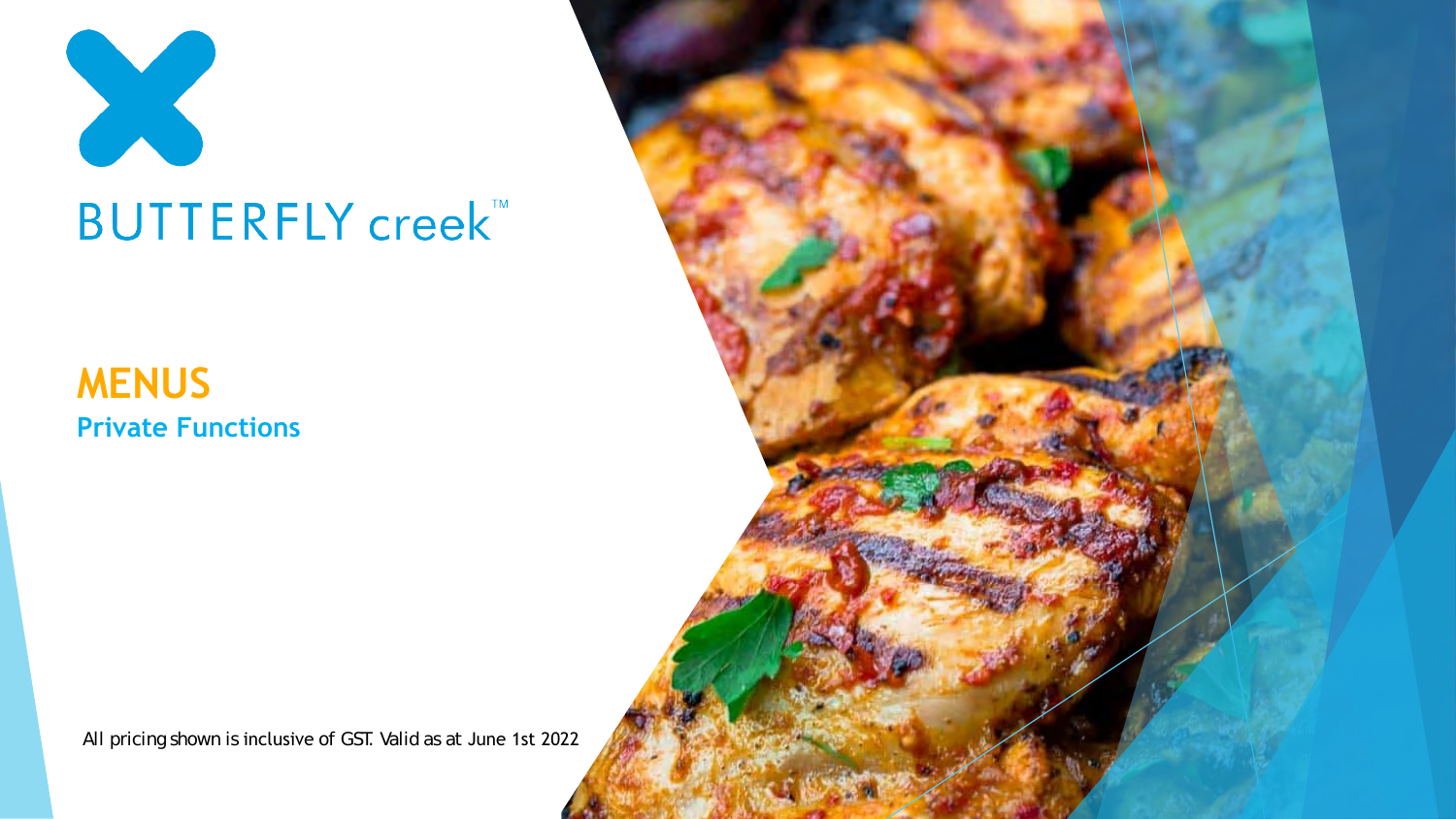# Daytime & Evening Menus

The following menus are available for private functions /events. Our food is freshly made by our inhouse team and with plenty of different options, we have something for every event.

- Menus and pricing maybe subject to change due to seasonality availability.
- All pricing is inclusive of GST.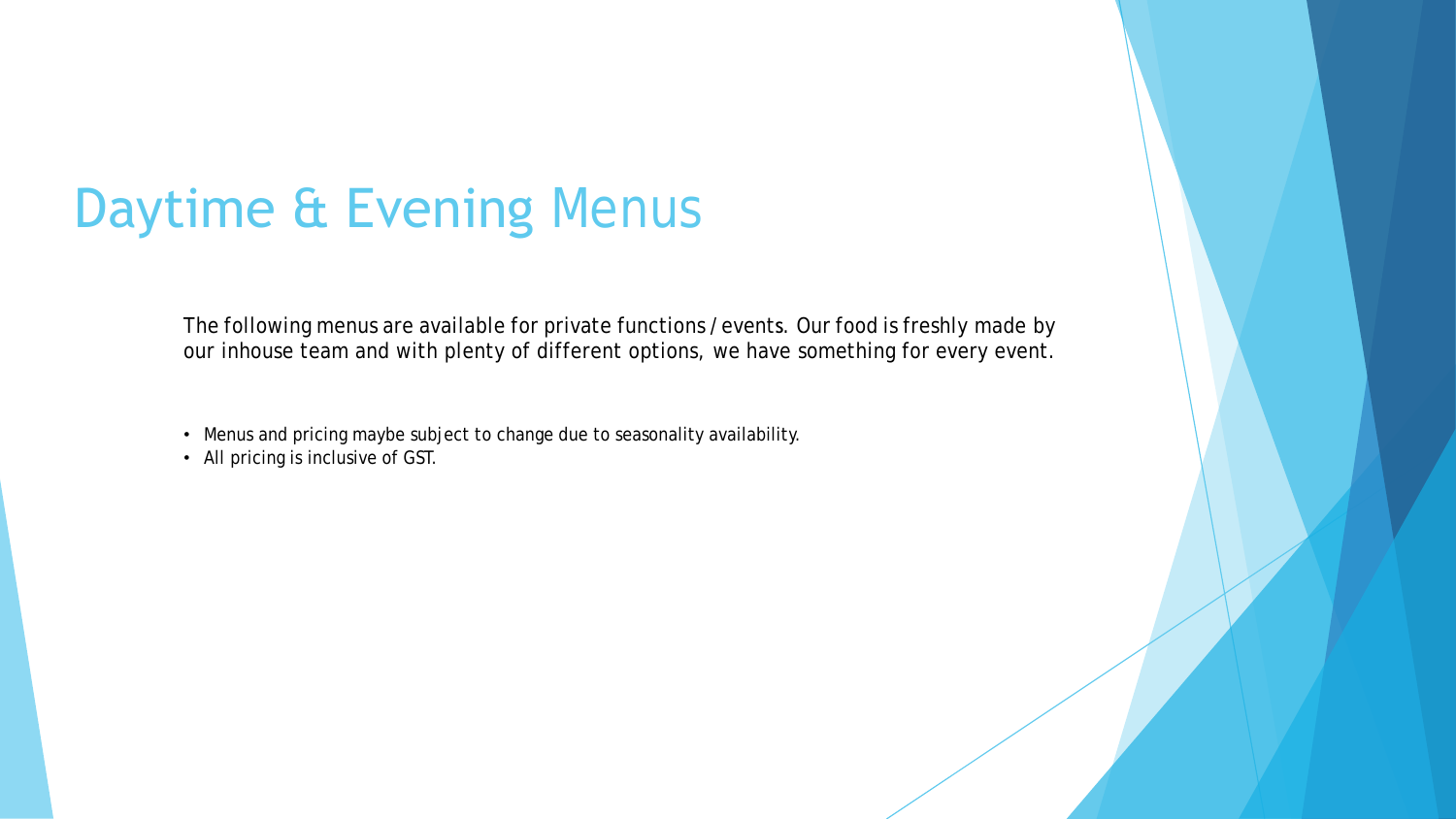### **Platters**

#### **Perfect for up to 8 people**

**\$97.75 each Antipasto platter**

- **Crackers**
- Puhoi blue valley cheese + brie
- Selection of cold meats (smoked chicken, salami and ham)
- Pickles, sun-dried tomatoes, olives + gherkins
- Relish + dipping sauces
- Fresh grapes
- Dried apricots & cranberries

#### **\$97.<sup>75</sup> each Vegetarian platter**

- **Crackers**
- Puhoi blue valley cheese + brie
- Selection of raw vegetables
- Pickles, sun-dried tomatoes, olives + gherkins
- Polenta sticks
- Relish + dipping sauces
- Falafel bites
- Fresh grapes

*Enjoy an alcoholic beverage at our Papillion bar – enquire for list*



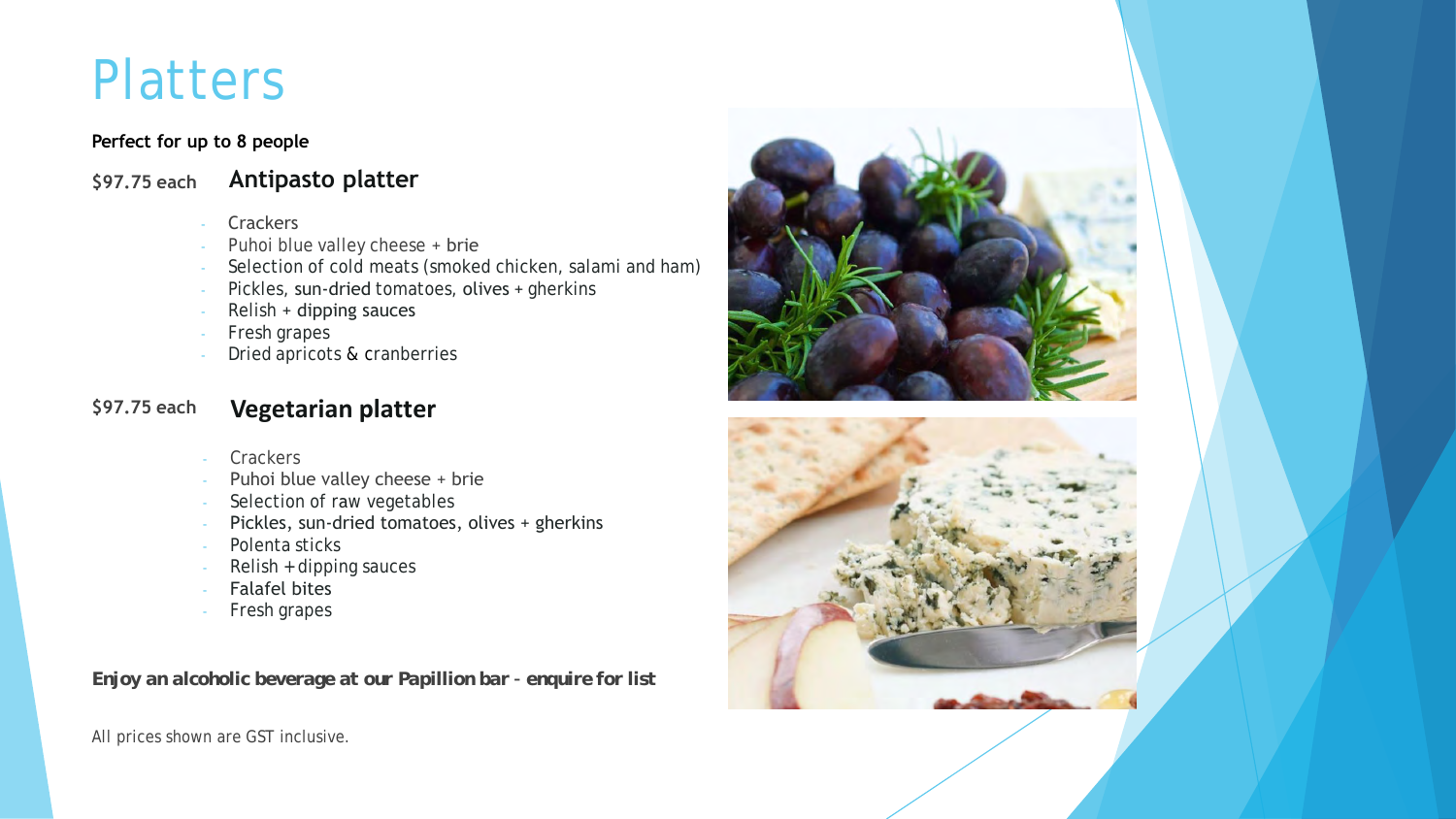# (B1) Light Buffet

**\$43.70per adult | \$26.00 per child (min 50 people)**

- Basket of bread rolls
- Sliced glazed champagne ham
- Sliced harissa marinade chicken breast
- Green Salad
- Mediterranean penne pasta salad
- New York chocolate fudge brownie served with vanilla ice cream and seasonal fruit salad

**Add tea and coffee for an extra \$4.00 per person**



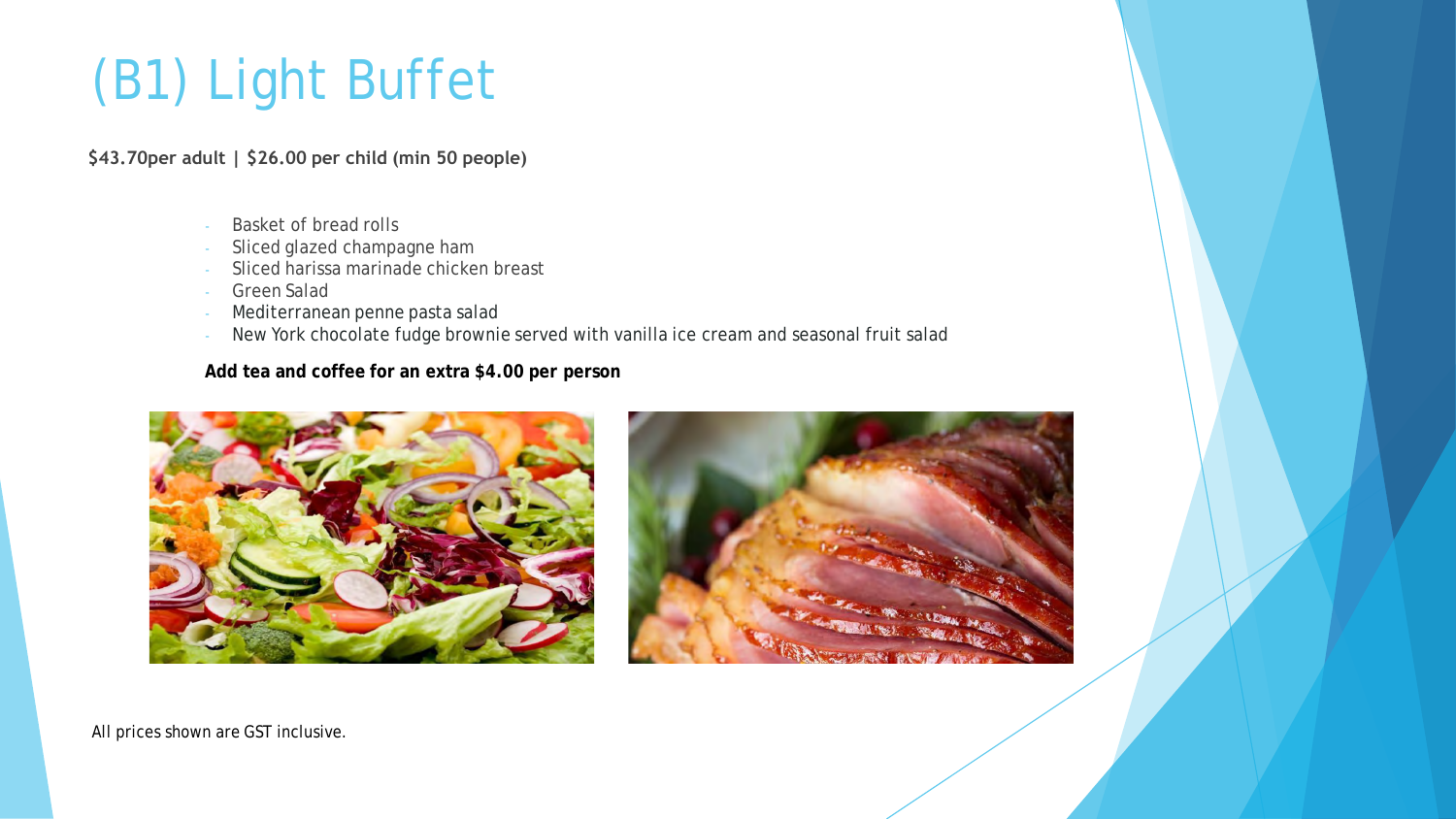# (B2) Grill Buffet

**\$56.00per adult | \$34.00 per child (min 50 people)**

#### **From the grill**

- Harissa chicken thighs
- Pork sausages
- Garlic butter mussels
- Grilled scotch fillet minute steaks

#### **Sides**

- Roasted baby potatoes with smoked garlic and rosemary
- Steamed vegetables drizzled with siracha mayonnaise (vegan)
- Rustic dinner rolls sprinkled with sea salt served with butter

#### **Salad bar**

- Mediterranean penne pasta salad with basil pesto dressing
- Grilled zucchini, tomato, corn and feta salad
- Mixed seasonal green leafy salad with citrus dressing

#### **Dessert Section**

- New York chocolate fudge brownie served with vanilla ice cream and seasonal fruit salad
- Served with freshly brewed coffee & tea



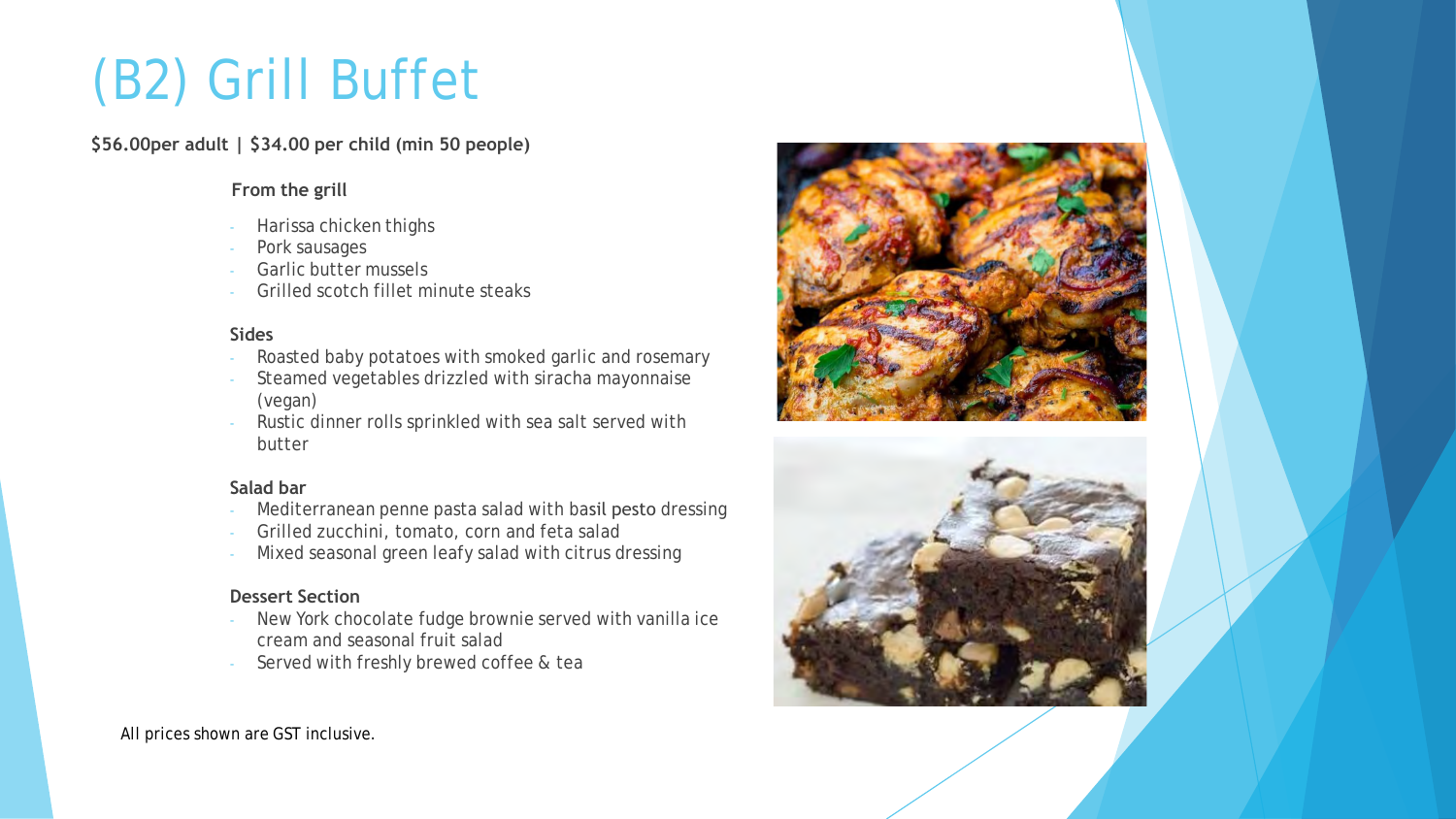# (B3) Carvery Buffet

**\$63.00per adult | \$38.00 per child (min 50 people)**

#### **Carvery**

- Champagne ham glazed with orange, brown sugar and seeded mustard

#### **Hot dishes**

- Harissa chicken thighs marinade of coriander, chilli peppers, garlic and roasted red peppers
- Braised lamb shank pieces cooked in rich tomato red wine and garlic gravy with chunky vegetables
- Thai red curry (vegetarian) lemongrass, kaffir lime leaves and tofu

#### **Accompanied**

- Roasted baby potatoes with smoked garlic and rosemary
- Ghee basmati rice
- Steamed vegetables drizzled with siracha mayonnaise (vegan)
- Rustic dinner rolls sprinkled with sea salt served with butter

#### **Salad**

- Mediterranean penne pasta salad with basil pesto dressing
- Grilled zucchini, tomato, corn and feta salad
- Mixed seasonal green leafy salad with citrus dressing

#### **Desserts**

- Tiramisu log layered with savoiardi biscuits and coffee liqueur covered with mascarpone cream
- Seasonal fruit salad
- Freshly brewed tea and coffee

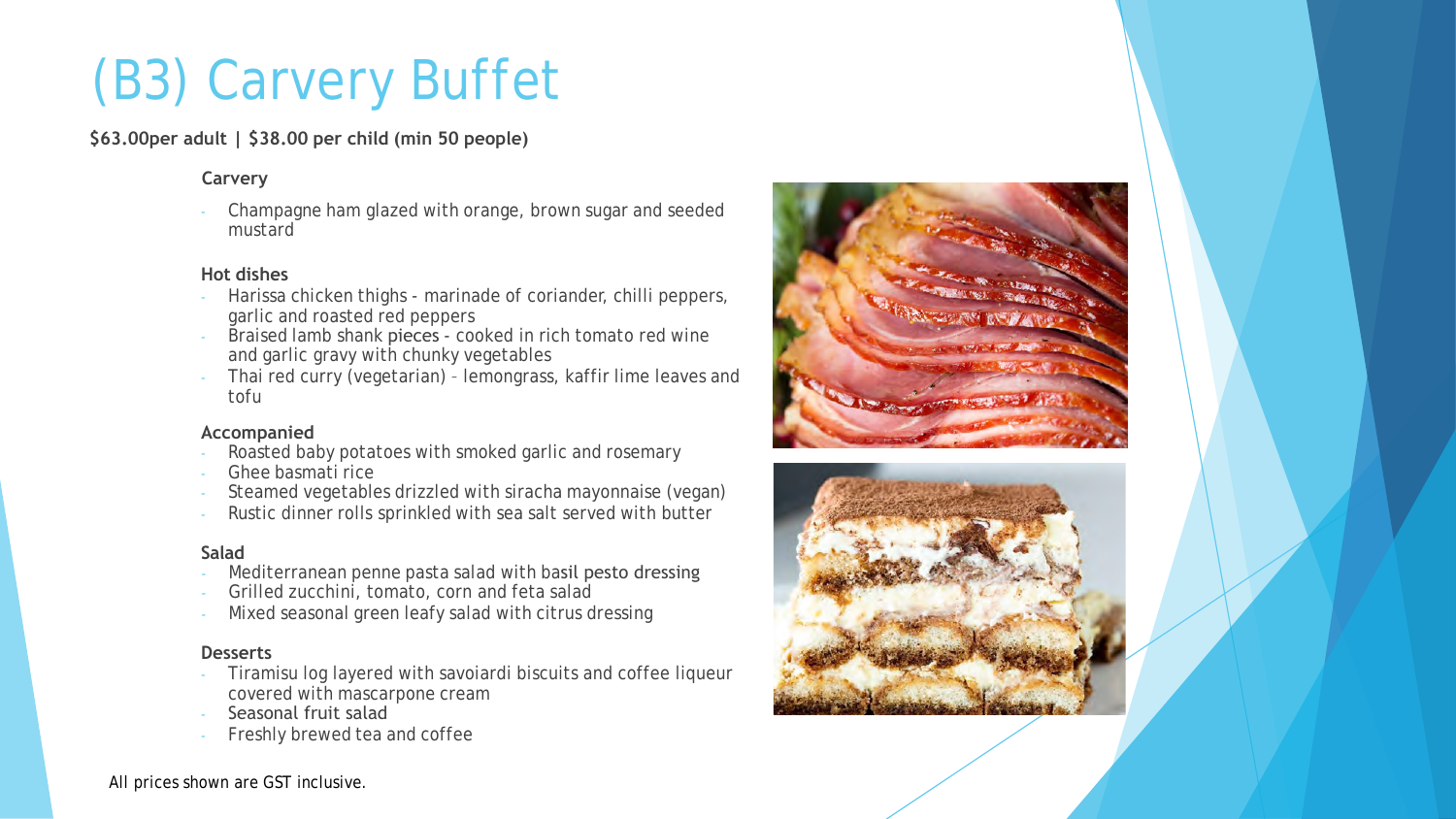### (B4) Premium Buffet

#### **\$86.00 per adult | \$55.00 per child (min 50 people)**

#### **Seafood platter (cold)**

*Please select two of the following options*

- Half shell rock oysters with lemon wedges served on crushed ice
- Poached tiger prawns with spicy cocktail sauce
- Pickled Marlborough mussels, chilli & mango salsa
- Baked salmon platter with fresh dill and sea salt

#### **Carvery**

*Please select two of the following options*

- Champagne ham glazed with orange, brown sugar and seeded mustard glaze
- Peppered roasted scotch fillet with jus
- Rosemary roasted lamb leg with mint sauce

#### **Hot dishes**

- Harissa chicken thighs *marinade of coriander, chilli peppers, garlic and roasted red pepper*
- Braised lamb shank pieces *cooked in rich tomato, red wine, and garlic gravy with chunky vegetables*
- Thai red curry *- with lemon grass and kaffir lime leaves and tofu*

#### **Salads**

- Mediterranean Penne pasta salad with basil pesto dressing
- Grilled zucchini, tomato, corn, and feta salad
- Mixed seasonal green leafy salad with citrus dressing

#### **Accompanied with**

- Roasted baby potatoes with smoked garlic and rosemary
- Steamed vegetables drizzled with sriracha mayonnaise (vegan)
- Rustic dinner rolls sprinkled with sea salt served with butter
- Ghee basmati rice

#### **Dessert**

- Pavlova topped with fresh berries and passionfruit
- Tiramisu log layered with savoiardi biscuits; coffee liqueur covered with mascarpone cream
- Seasonal fruit salad
- Freshly brewed tea and coffee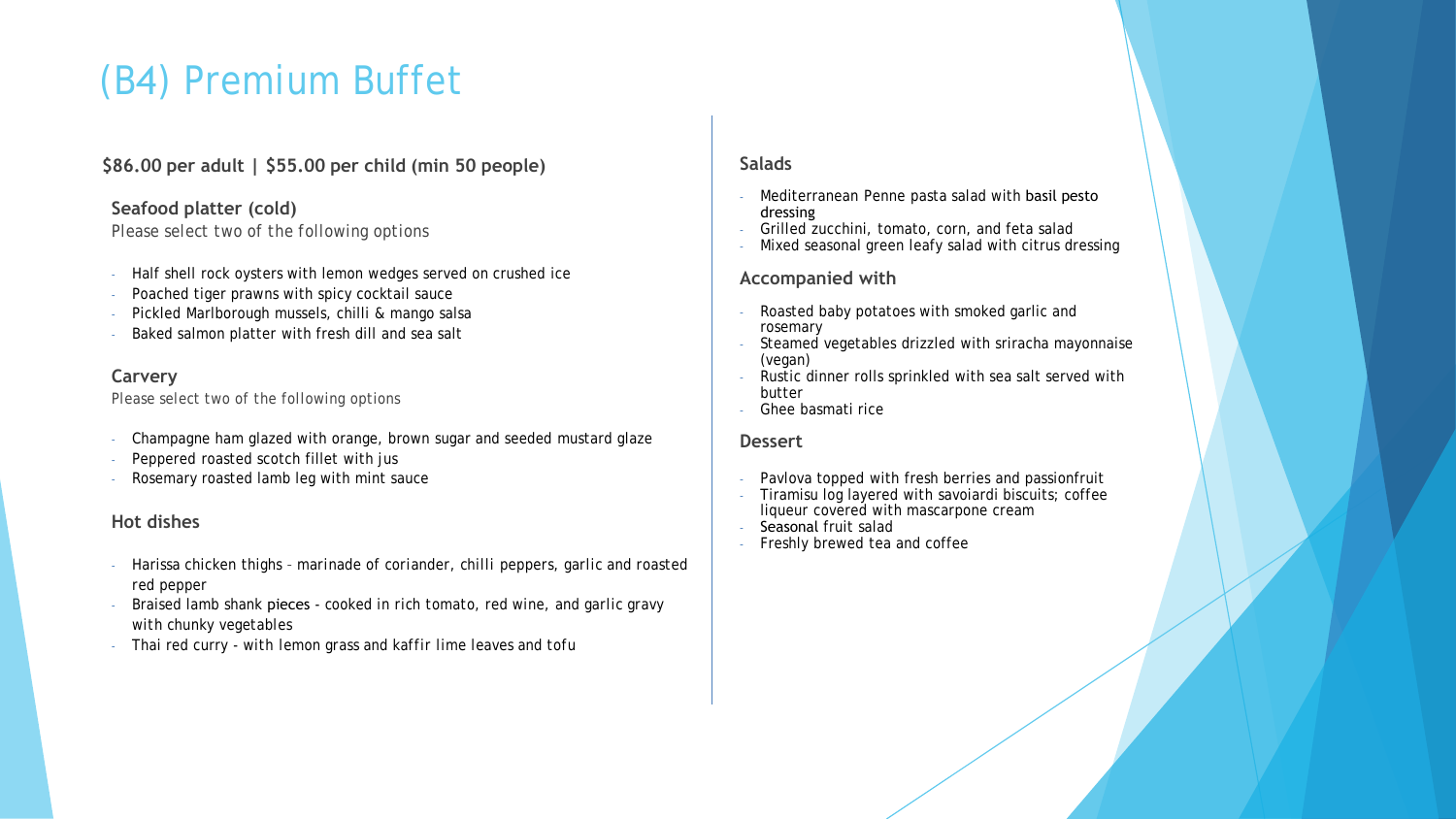# Cocktail Menu

**\$92.00pp** (min 30 people)

> *Includes gourmet canapes service for 2 hours Full service wait staff 3 beverages per person*

#### **SAMPLE OF MENU**

- Pigs in blanket
- Mini lamb burger
- Cajun chicken in bread cups
- Prawn twister
- Crumbed Coconut prawn cutlets
- Fresh Asparagus and hollandaise roll up
- Bacon wrapped scallop
- Mini pulled pork slider
- Jalapeno Cheese bites
- Smoked Salmon profiteroles
- Vegetarian platter
- Sweet treat platter
- Cheese platter